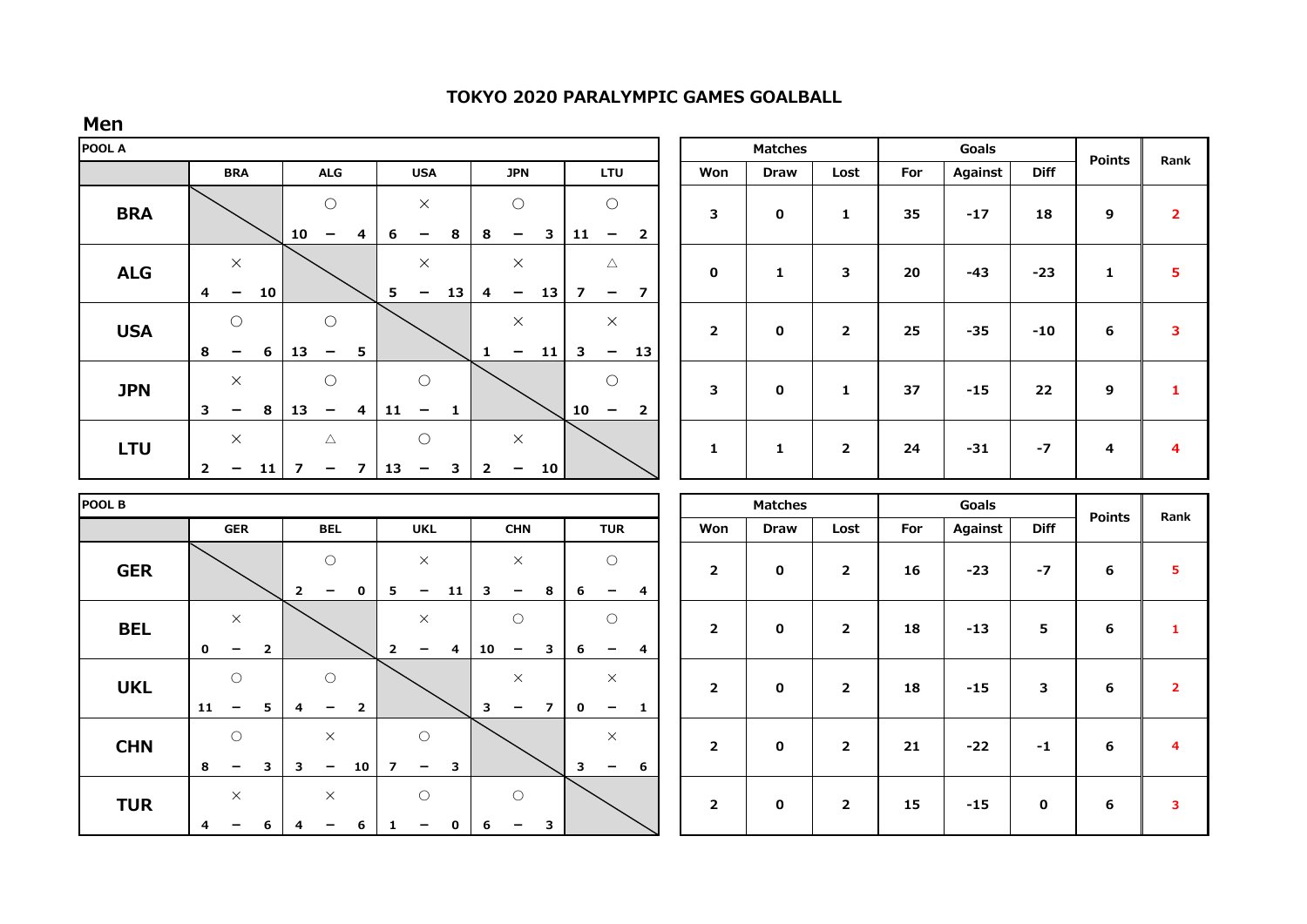# **Women**

| POOL C     |                         |                                            |              |              |                                                      |                |                                             |                                            |              |              |                                                    | <b>Matches</b> |                          |                                               | Goals          | <b>Points</b>  | Rank             |                      |           |                  |                   |                  |                         |
|------------|-------------------------|--------------------------------------------|--------------|--------------|------------------------------------------------------|----------------|---------------------------------------------|--------------------------------------------|--------------|--------------|----------------------------------------------------|----------------|--------------------------|-----------------------------------------------|----------------|----------------|------------------|----------------------|-----------|------------------|-------------------|------------------|-------------------------|
|            |                         | <b>RPC</b>                                 |              |              | <b>ISR</b>                                           |                | <b>CHN</b>                                  |                                            | <b>AUS</b>   |              | CAN                                                |                | Won                      | <b>Draw</b>                                   | Lost           | For            | Against          | <b>Diff</b>          |           |                  |                   |                  |                         |
| <b>RPC</b> |                         |                                            |              | 3            | $\times$<br>8<br>$\qquad \qquad \blacksquare$        |                | $\bigcirc$<br>4<br>$\overline{\phantom{m}}$ |                                            | 3            | 1            | $\times$<br>-                                      | 4              | 5                        | $\bigcirc$<br>$\overline{\phantom{a}}$        | $\mathbf{1}$   | $\overline{2}$ | $\mathbf 0$      | $\overline{2}$       | 13        | $-16$            | $-3$              | 6                | 3                       |
| <b>ISR</b> | 8                       | $\bigcirc$<br>$\qquad \qquad \blacksquare$ | $\mathbf{3}$ |              |                                                      |                | $\mathbf{1}$                                | $\times$<br>$\qquad \qquad$                | 4            | 11           | $\bigcirc$<br>$\qquad \qquad -$                    | $\mathbf{1}$   | $\overline{2}$           | $\times$<br>$\qquad \qquad -$                 | 6              | $\overline{2}$ | $\mathbf 0$      | $\overline{2}$       | 22        | $-14$            | 8                 | 6                | $\overline{2}$          |
| <b>CHN</b> | 3                       | $\times$<br>-                              | 4            | 4            | $\bigcirc$<br>$\overline{\phantom{m}}$               | $\mathbf{1}$   |                                             |                                            |              | 6            | $\bigcirc$<br>$\qquad \qquad \blacksquare$         | 0              | 4                        | $\bigcirc$<br>$\overline{\phantom{m}}$        | $\overline{2}$ | 3              | 0                | 1                    | 17        | $-7$             | 10                | $\boldsymbol{9}$ | $\mathbf{1}$            |
| <b>AUS</b> | 4                       | $\bigcirc$<br>$\qquad \qquad -$            | 1            | $\mathbf{1}$ | $\times$<br>$\qquad \qquad -$                        | 11             | $\mathbf{o}$                                | $\times$<br>$\overline{\phantom{m}}$       | 6            |              |                                                    |                | $\overline{4}$           | $\bigcirc$<br>$\qquad \qquad -$               | 3              | $\overline{2}$ | $\mathbf 0$      | $\overline{2}$       | 9         | $-21$            | $-12$             | 6                | $\overline{\mathbf{4}}$ |
| <b>CAN</b> | $\mathbf{1}$            | $\times$<br>$\overline{\phantom{a}}$       | 5            | 6            | $\circ$<br>$\overline{\phantom{a}}$                  | $\overline{2}$ | $\overline{2}$                              | $\times$<br>$\overline{\phantom{m}}$       | 4            | 3            | $\times$<br>-                                      | 4              |                          |                                               |                | $\mathbf{1}$   | 0                | 3                    | 12        | $-15$            | $-3$              | 3                | $\overline{\mathbf{5}}$ |
|            |                         |                                            |              |              |                                                      |                |                                             |                                            |              |              |                                                    |                |                          |                                               |                |                |                  |                      |           |                  |                   |                  |                         |
|            |                         |                                            |              |              |                                                      |                |                                             |                                            |              |              |                                                    |                |                          |                                               |                |                |                  |                      |           |                  |                   |                  |                         |
| POOL D     |                         |                                            |              |              |                                                      |                |                                             |                                            |              |              |                                                    |                |                          |                                               |                |                | <b>Matches</b>   |                      |           | Goals            |                   | <b>Points</b>    | Rank                    |
| <b>TUR</b> |                         | <b>TUR</b>                                 |              | 8            | <b>BRA</b><br>$\bigcirc$<br>$\overline{\phantom{a}}$ | 4              | 12                                          | EGY<br>$\circ$<br>$\overline{\phantom{m}}$ | $\mathbf{2}$ | 3            | <b>USA</b><br>$\times$<br>$\overline{\phantom{m}}$ | 4              | $\overline{\phantom{a}}$ | <b>JPN</b><br>$\bigcirc$<br>$\qquad \qquad -$ | $\mathbf{1}$   | Won<br>3       | <b>Draw</b><br>0 | Lost<br>$\mathbf{1}$ | For<br>30 | Against<br>$-11$ | <b>Diff</b><br>19 | 9                | $\mathbf{1}$            |
| <b>BRA</b> | 4                       | $\times$<br>$\qquad \qquad -$              | 8            |              |                                                      |                | 11                                          | $\circ$<br>$\overline{\phantom{m}}$        | $\mathbf{1}$ | 4            | $\times$<br>$\overline{\phantom{m}}$               | 6              | 4                        | Δ<br>$\overline{\phantom{m}}$                 | 4              | 1              | $\mathbf{1}$     | $\overline{2}$       | 23        | $-19$            | 4                 | 4                | 4                       |
| <b>EGY</b> | $\overline{\mathbf{2}}$ | $\times$<br>$\overline{\phantom{m}}$       | 12           | 1            | $\times$<br>$\overline{\phantom{m}}$                 | 11             |                                             |                                            |              | $\mathbf{o}$ | $\times$<br>$\overline{\phantom{a}}$               | 10             | $\mathbf{o}$             | $\times$<br>$\overline{\phantom{m}}$          | 10             | 0              | 0                | 4                    | 3         | $-43$            | $-40$             | $\bf{0}$         | $\overline{\mathbf{5}}$ |
| <b>USA</b> | $\overline{4}$          | $\bigcirc$<br>$\qquad \qquad -$            | 3            | 6            | $\bigcirc$<br>$\qquad \qquad \blacksquare$           | 4              | 10                                          | $\bigcirc$<br>$\qquad \qquad -$            | 0            |              |                                                    |                | $\overline{2}$           | $\times$<br>$\qquad \qquad -$                 | 3              | 3              | 0                | $\mathbf{1}$         | 22        | $-10$            | 12                | 9                | $\overline{2}$          |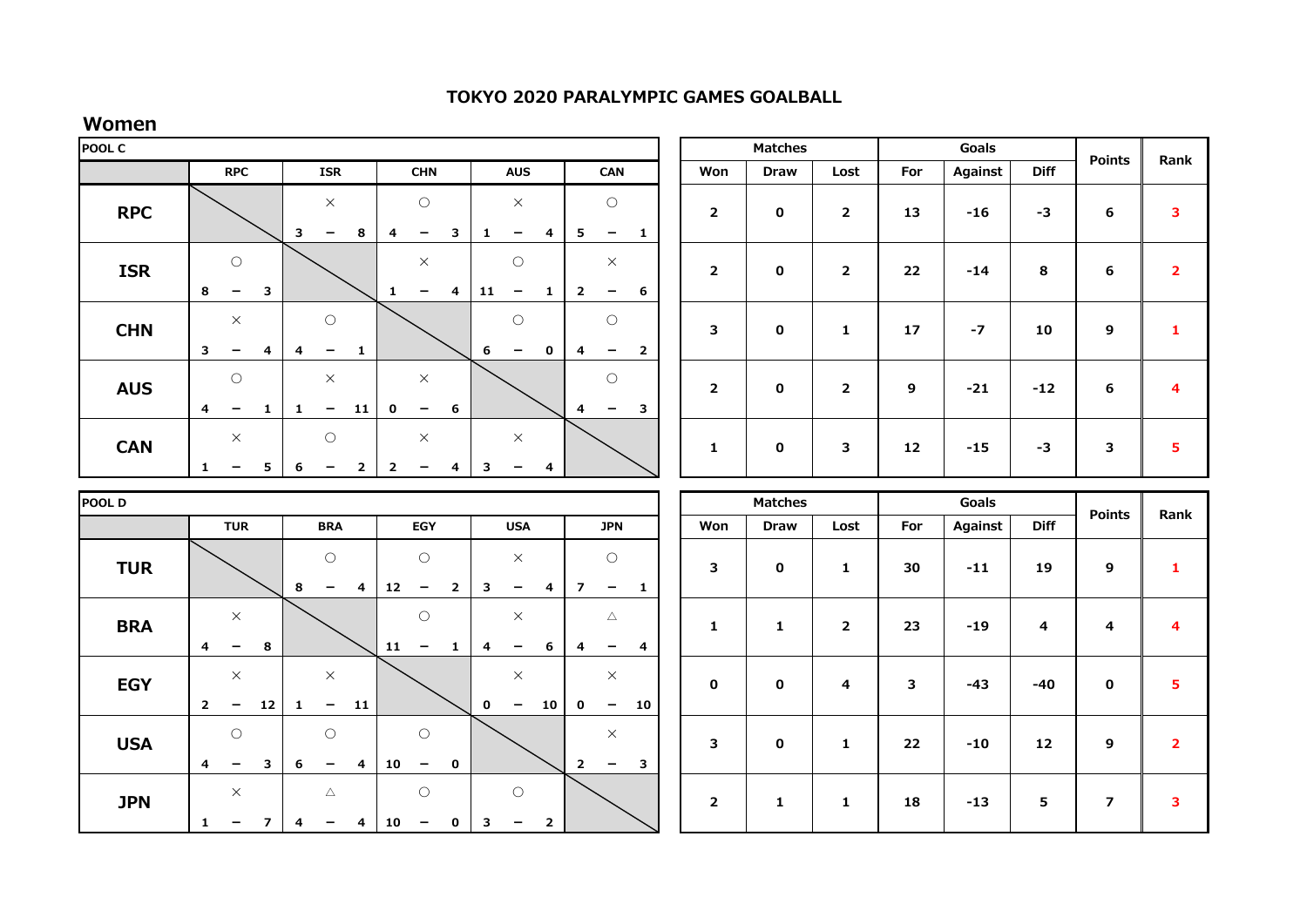